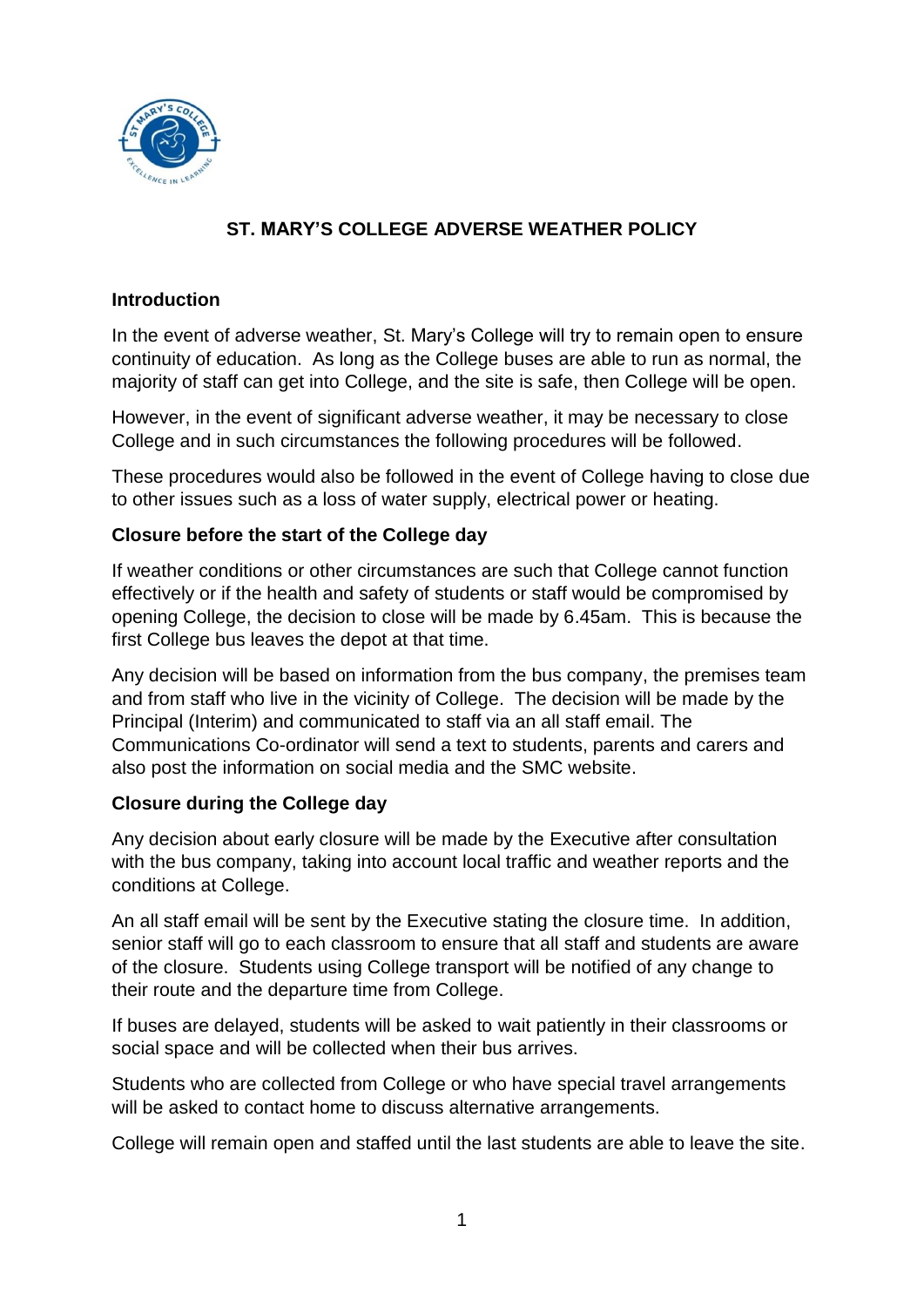## **Action to minimise disruption to learning**

In the event of a closure, staff may be able to continue teaching and conduct classes virtually through use of MS Teams if they have the I.T. equipment to support this, and providing the weather has not disturbed the internet service provision.

Teaching staff can also make learning materials available on Pearltrees or through the College email. It is the responsibility of all students to check for work and to complete this work during the closure period. If adverse weather is forecast staff may be able to set work in advance and can follow e-learning protocols, but must stress that College will be open unless students are informed otherwise by the College by text and social media.

## **Adult Evening Classes**

In the event of a closure, adult degree classes will be suspended and students will be contacted individually by the degree office. The degree office will also contact Liverpool Hope University to prevent staff travelling.

## **Disruption to external examinations**

If at all possible College will open so that any students who can attend get the opportunity to take their exam.

Once an external examination has commenced, the candidates will be allowed to complete the exam even if College closes before the stated finish time. If necessary, the situation will be discussed with the students before the exam begins.

Arrangements will be made to ensure that if at all possible a locally-based member of staff will be able to act as an emergency key-holder to access the examination store in the event of a general College closure.

A text/Cedar/Facebook/Twitter message will stress that, where safe and practicable, students sitting external examinations should make every effort to get into College.

After the end of the examination session, the procedure would be as for an early closure.

If the College closes due to adverse weather during the internal exam week, then those exams affected will be held as soon as possible and details will be posted on Cedar/Facebook/Twitter

## **Reopening after weather related closure**

The default option is that College will reopen as usual following a day of closure. If College is to remain closed a decision will be made and communicated.

Staff and students should therefore assume that College will reopen the next day unless they are told otherwise via an all staff email and on social media.

## **Procedure if students/staff are unable to get home**

In the event that College buses are unable to collect students, or if other students are unable to get home, staff including senior staff will remain at College to supervise